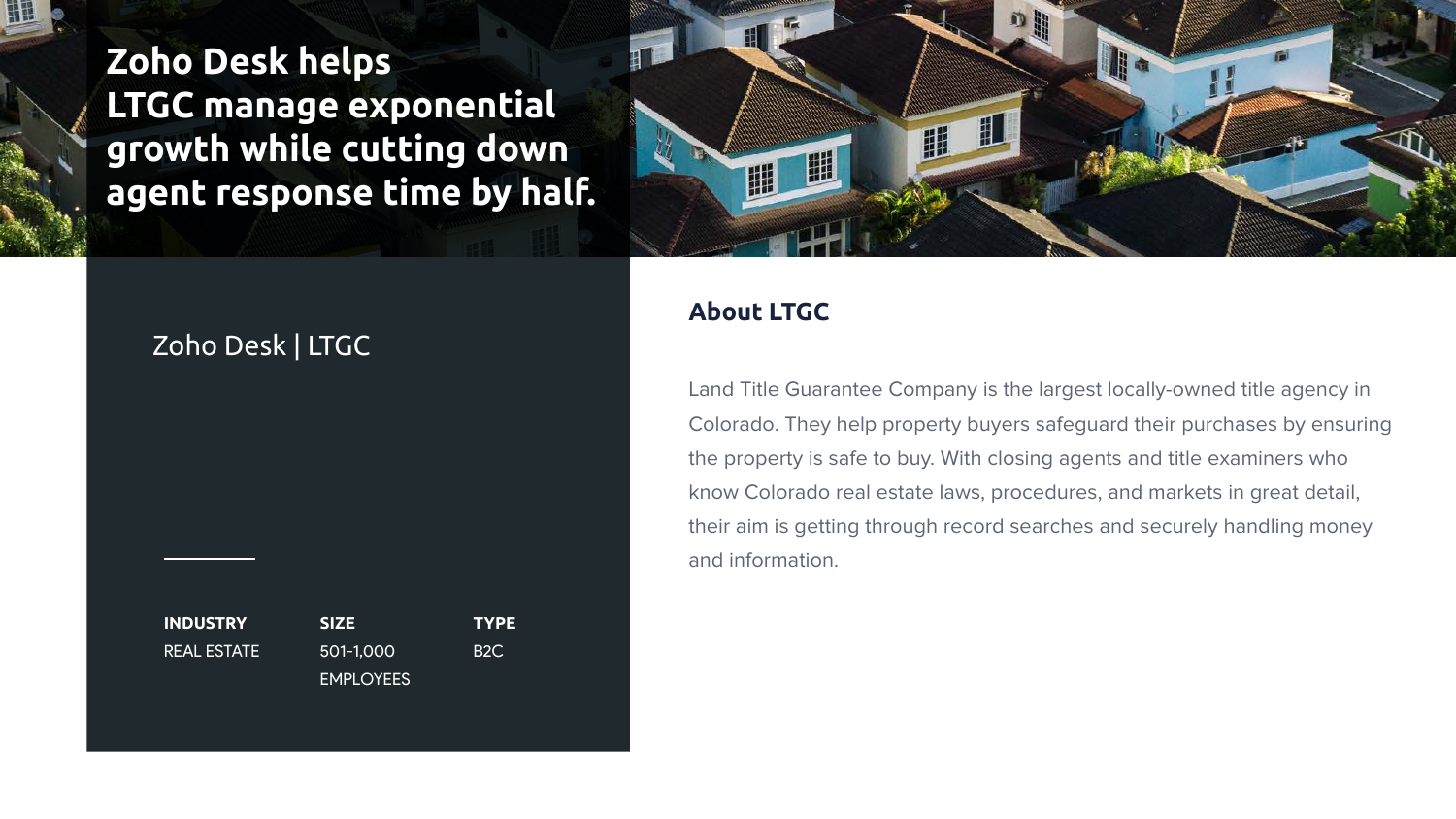



Before Zoho Desk, LTGC managed their customer communication using group email accounts. With emails shared among 10 to 15 people in some departments, it was difficult to keep track of who was working on what, and the only documentation they had was a collection of notes stored in multiple files. Ticket assignment in Gmail was very unstructured and confusing, as the software was simply not designed for the purpose. The complexity of all of this shot up exponentially as the company grew over the years.

With title insurance being a significant part of the buyer's journey, and a key responsibility on the part of the seller, managing these relationships was essential to LTGC. A one-stop solution to managing their customer communication needed to address the complexities of this triangular relationship, while being simple enough to use across the board. LTGC's goals were to increase visibility into customer context and progress made with specific deals, and to create better internal accountability and ownership for each relationship.

## **The Challenges**



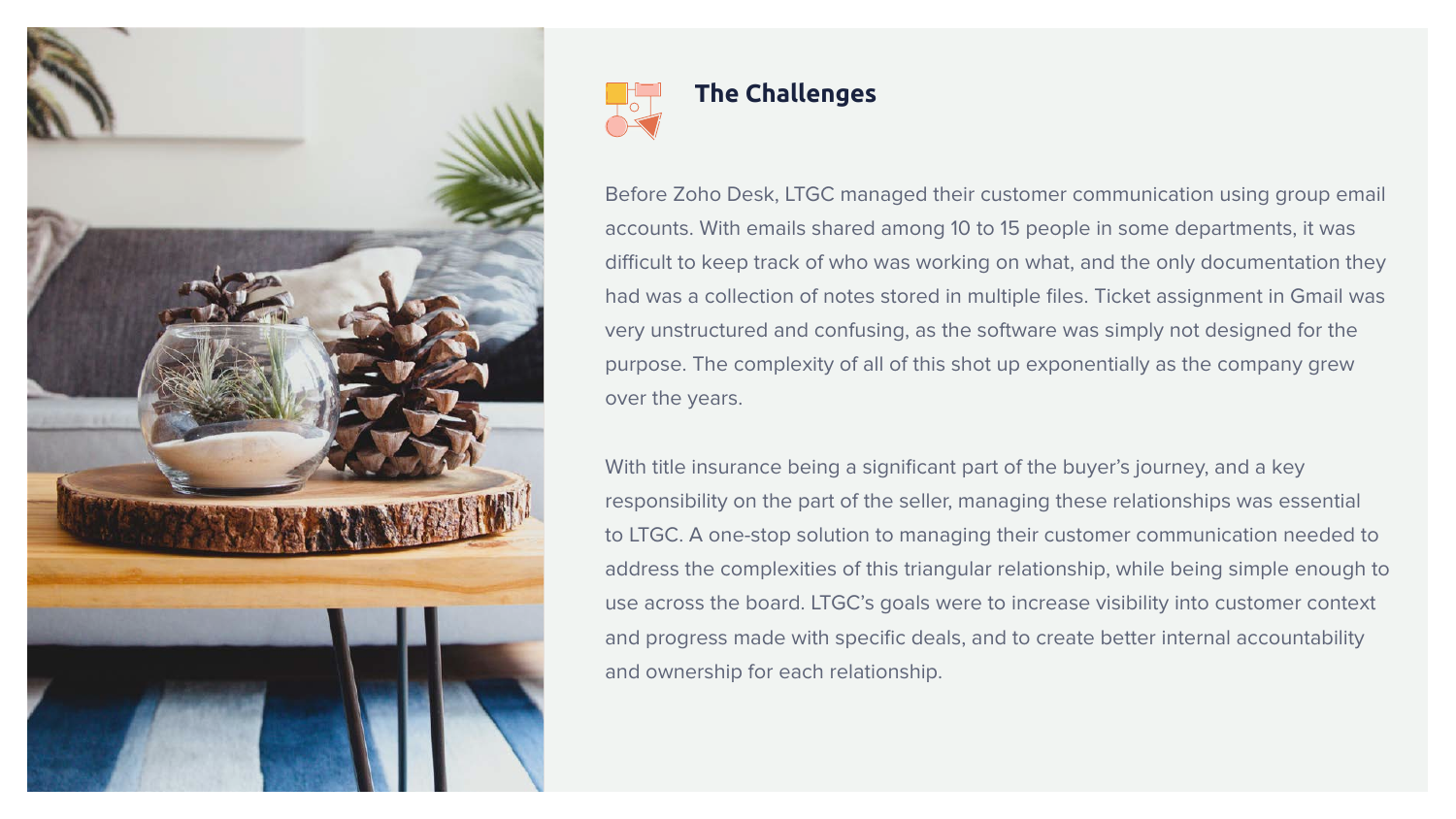One of the main challenges that LTGC faced while using group emails was the difficulty in keeping track of the tickets assigned to their agents. Using colors in Gmail to do this didn't just consume a lot of time but also added to the confusion. Through automatic ticket assignment in Zoho Desk, LTGC was able to easily assign their tickets to the right departments. Desk also gave the team's managers a clear view of which agents were responsible for which tickets. Agents were able to create different views for their tickets and manage them more systematically. With the ability to add comments on tickets, agents were able to easily collaborate between departments without sending emails back and forth. All internal deliberations were available for reference within a single ticket, so senior agents and managers could "plug in" to a given situation and be more hands-on when they need to. This was one of the immediate benefit that LTGC saw as they switched to Zoho Desk.



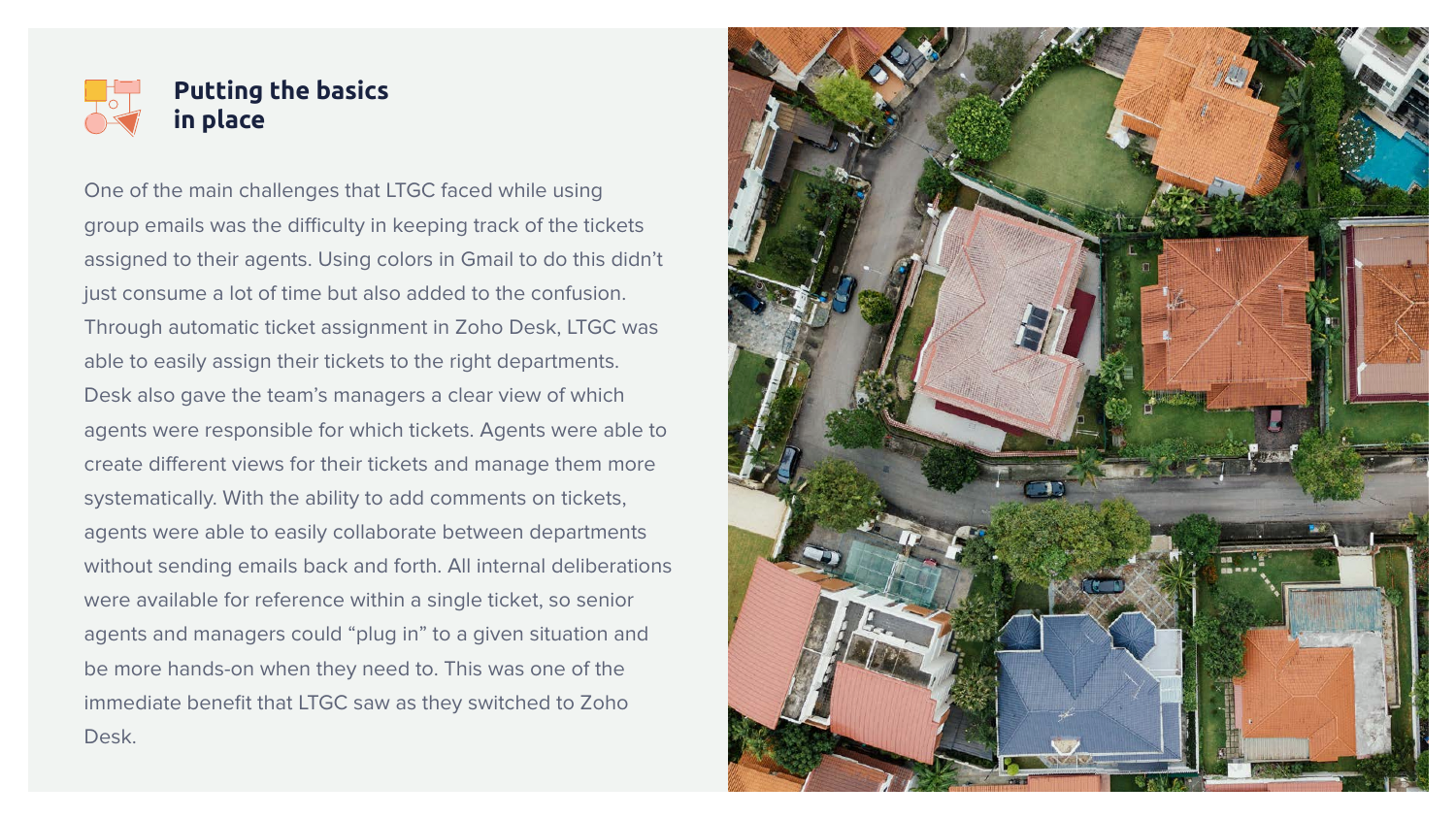Without the ability to see what kind of tickets were coming in, it was difficult for the team to prioritize them. With a complex business process where tickets were coming in from external customers as well as employees, the team was unable to classify them and give them the appropriate amount of attention using email alone.

With the ability to track each ticket in Zoho Desk and assign them a priority based on various factors, the team was able to organize tickets more effectively and allocate more time to more complex conversations. The average response time for agents before Zoho Desk was seven hours, but with the process in place, agents were now responding to each ticket within three hours.





## **From defining priority to being productive**